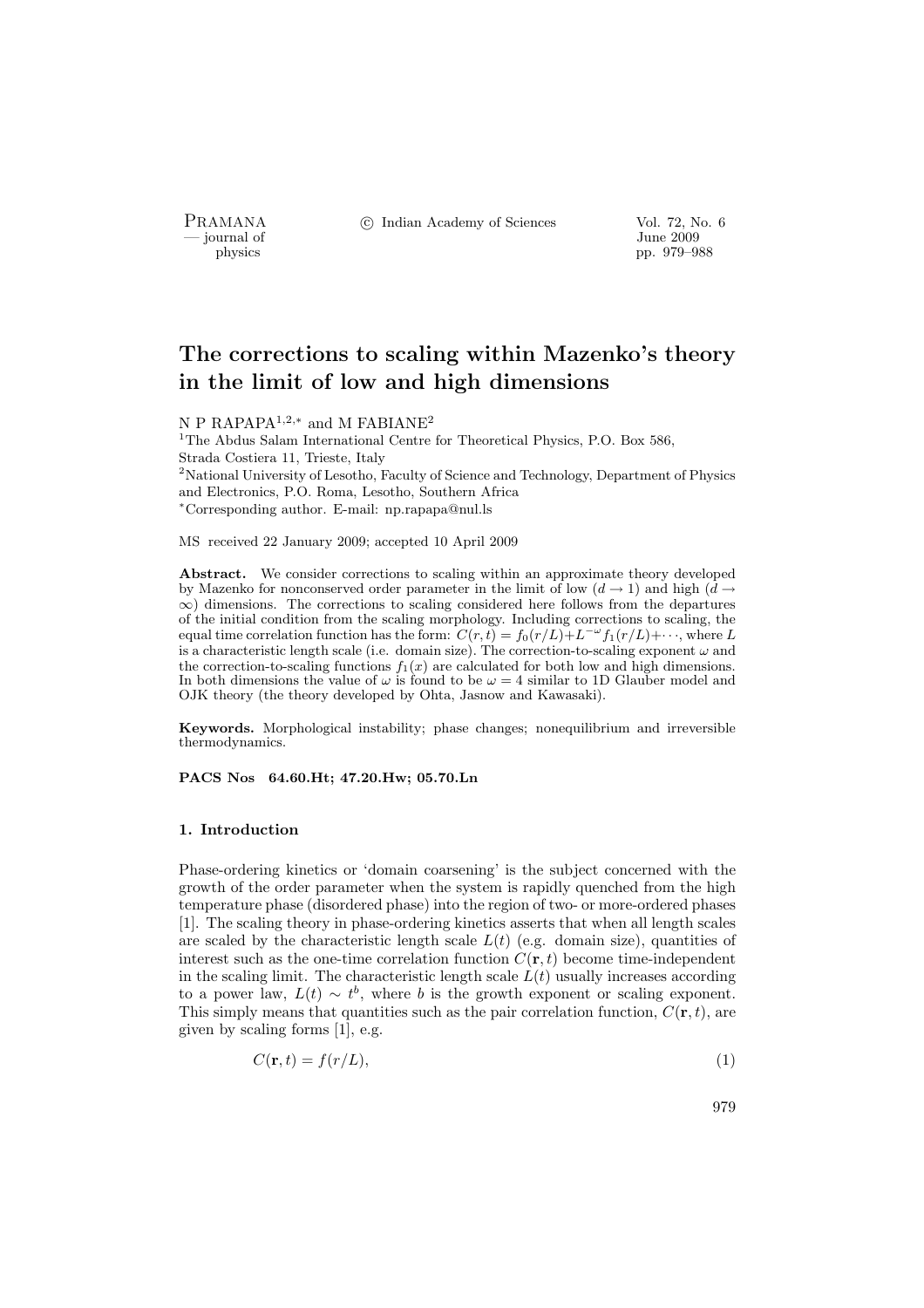and the quantity which unites theory, simulations and experiments, the structure factor  $S(\mathbf{k}, t)$ , which is the Fourier transform of  $C(\mathbf{r}, t)$ , becomes

$$
S(\mathbf{k},t) = L^d g(kL),\tag{2}
$$

where d is the dimensionality of the system,  $f(r/L)$  and  $g(kL)$  are 'scaling functions'.

In fact both the scaling functions and scaling exponents describe only the leading behaviour in the theory of scaling phenomena. There may be, and usually are, subdominant corrections, known as corrections to scaling. These corrections cannot be neglected in practice if more accurate values for exponents and scaling functions are required.

Here we consider corrections to scaling associated with the departures of the initial state from the scaling morphology [2,3]. However, there are other sources of corrections to scaling such as corrections due to the finite size of the 'defect core'  $\xi$  $(\xi =$  domain wall thickness when the order parameter is a scalar [1]) and thermal fluctuations [1,4]. The result for the one-time pair correlation function has the form [3]

$$
C(r,t) = f_0(r/L) + L^{-\omega} f_1(r/L),
$$
\n(3)

where  $L$  is a characteristic length scale ('domain size') extracted from the energy,  $f_0(r/L)$  is the scaling function,  $\omega$  is the correction-to-scaling exponent which is in general non-trivial and  $f_1(r/L)$  is the correction-to-scaling function.

The paper is organized as follows: The next section introduces the Mazenko theory with corrections to scaling due to noninitial condition. Section 3 deals with the calculations for corrections to scaling function and exponent for  $d \to 1$ . The corrections to scaling for  $d \to \infty$  are considered in §4. Concluding remarks are given in §5.

#### 2. Mazenko theory with corrections to scaling

A 'Gaussian closure' theory (Mazenko theory) proposed by Mazenko [5] following earlier work by Ohta, Jasnow and Kawasaki (OJK theory) [6] has proved to be quite useful in the study of coarsening dynamics. For nonconserved scalar fields, the pair correlation function  $C(\mathbf{r}, t)$  satisfies the following closed equation [1,5] within Mazenko Theory:

$$
\frac{1}{2}\frac{\partial C}{\partial t} = \nabla^2 C + \frac{1}{\pi S_0(t)} \tan\left(\frac{\pi}{2}C\right). \tag{4}
$$

The function  $S_0(t)$  is defined as  $\langle m(\mathbf{r}, t)^2 \rangle$ , where m is an auxiliary Gaussian field [5]. For the present purposes, however, it is sufficient to note that  $S_0$  has dimensions (length)<sup>2</sup>. It is convenient to define the coarsening length scale  $L(t)$  by  $S_0 = L^2/\lambda$ , where  $\lambda$  is a constant whose value is fixed by physical requirements [1,5]. This definition of  $L$  is in accord with previous definitions [1,3,7]. Since initial conditions contain only short-range spatial correlations, the parameter  $\lambda$  is fixed by the requirement that only exponential decay for large-x is present in  $C(\mathbf{r}, t)$  [5].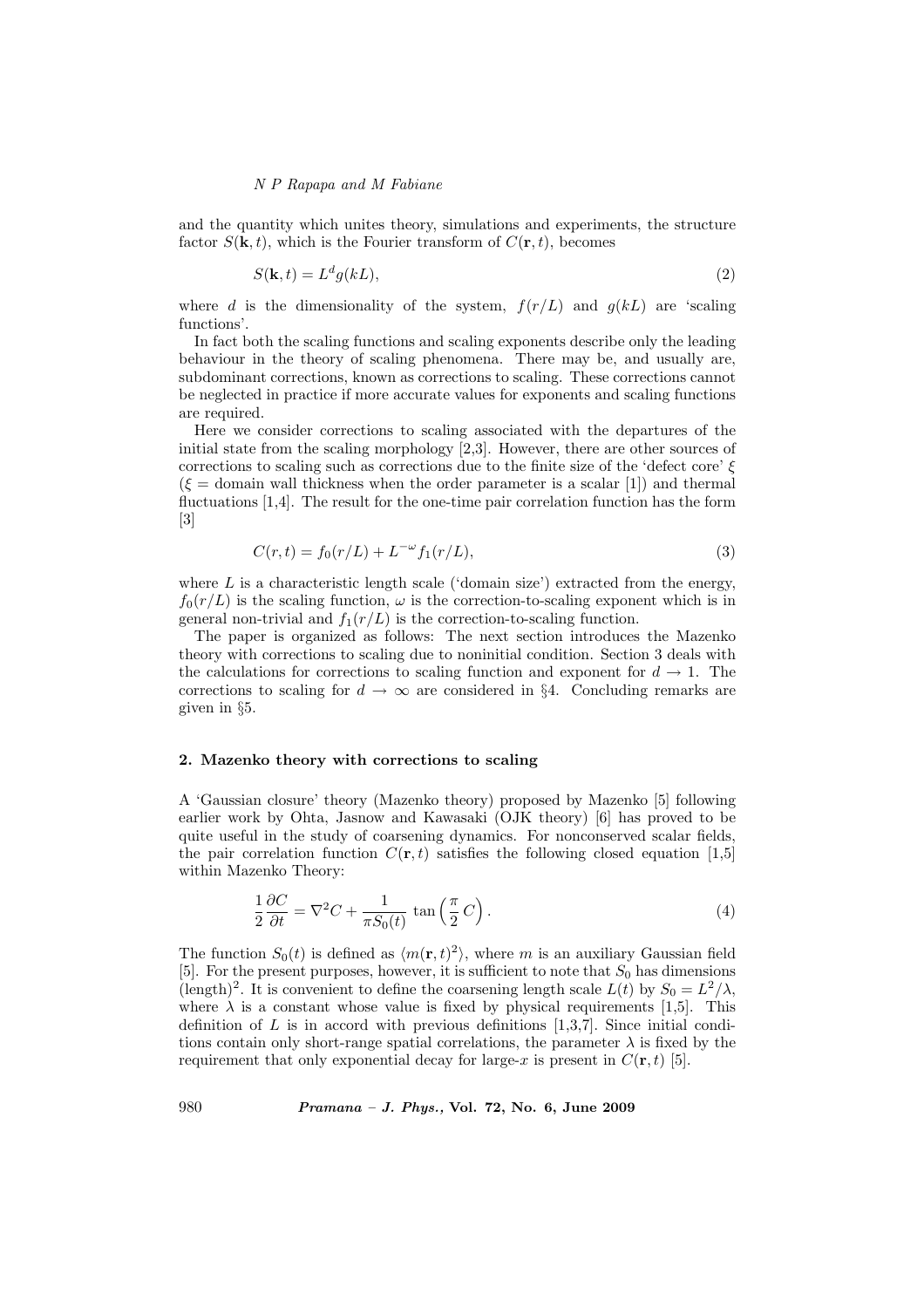#### The corrections to scaling within Mazenko's theory

Writing  $S_0 = L^2/\lambda$  in (4), setting  $C(\mathbf{r}, t) = f_0(r/L) + L^{-\omega} f_1(r/L) + \cdots$ , dL/dt =  $1/2L + b/L^{1+\omega} + \cdots$ , and equating leading and next-to-leading powers of L in the usual way gives the following equations for the functions  $f_0(x)$  and  $f_1(x)$  [3]:

$$
f_0'' + \left(\frac{d-1}{x} + \frac{x}{4}\right)f_0' + \frac{\lambda}{\pi}\tan\left(\frac{\pi}{2}f_0\right) = 0
$$
 (5)

$$
f_1'' + \left(\frac{d-1}{x} + \frac{x}{4}\right)f_1' + \frac{\lambda}{2}\sec^2\left(\frac{\pi}{2}f_0\right)f_1 + \frac{\omega}{4}f_1 + \frac{b}{2}xf_0' = 0,\tag{6}
$$

where  $x = r/L$  is the scaling variable,  $C(\mathbf{r}, t) \to f_0(x)$  (scaling function) in the limit  $t \to \infty$  while  $f_1(x)$  is the correction to scaling function, b is the constant which fixes amplitude of  $f_1(x)$ . The correction-to-scaling exponent  $\omega$  is determined in the same way as the parameter  $\lambda$  [3].

Equation (5) provides both the scaling function  $f_0(x)$  and the parameter  $\lambda$  while solution to (6) gives both the correction-to-scaling function  $f_1(x)$  and the correction to scaling exponent  $\omega$ .

#### 3. Results for low dimensionality

When  $d \to 1$ , the scaling function  $f_0(x)$  is not regular (as highlighted in §3.1) at small-x unless  $\lambda \to 0$  faster than the rate at which  $d \to 1$ . In this limit we consider solving eqs (5) and (6) perturbatively in  $\epsilon = d - 1$ . That is, we are looking for the solutions of the form:

$$
f_0(x) = u_0(x) + \epsilon u_1(x) + \epsilon^2 u_2(x) + \cdots
$$
 (7)

$$
\lambda = \lambda_0 + \epsilon \lambda_1 + \epsilon^2 \lambda_2 + \cdots \tag{8}
$$

$$
f_1(x) = v_0(x) + \epsilon v_1(x) + \epsilon^2 v_2(x) + \cdots
$$
\n(9)

$$
\omega = \omega_0 + \epsilon \omega_1 + \epsilon^2 \omega_2 + \cdots. \tag{10}
$$

## 3.1 Scaling results in the limit  $d \rightarrow 1$

In order to solve eq. (5), the small-x analysis of  $f_0(x)$  from (5) is important and is shown as follows:

$$
f_0(x) = 1 - \frac{x}{\pi} \sqrt{\frac{2\lambda}{d-1}} + O(x^3)
$$
\n(11)

$$
= 1 - \frac{x}{\pi} \sqrt{\left[ \frac{2(\lambda_0 + \epsilon \lambda_1 + \epsilon^2 \lambda_2(x) + \cdots)}{\epsilon} \right]} + O(x^3).
$$
 (12)

The last equation is obtained by substituting (8) in (11). For  $f_0(x)$  to be regular at small-x for  $d \to 1$ ,  $\lambda_0 = 0$  and eq. (11) reduces to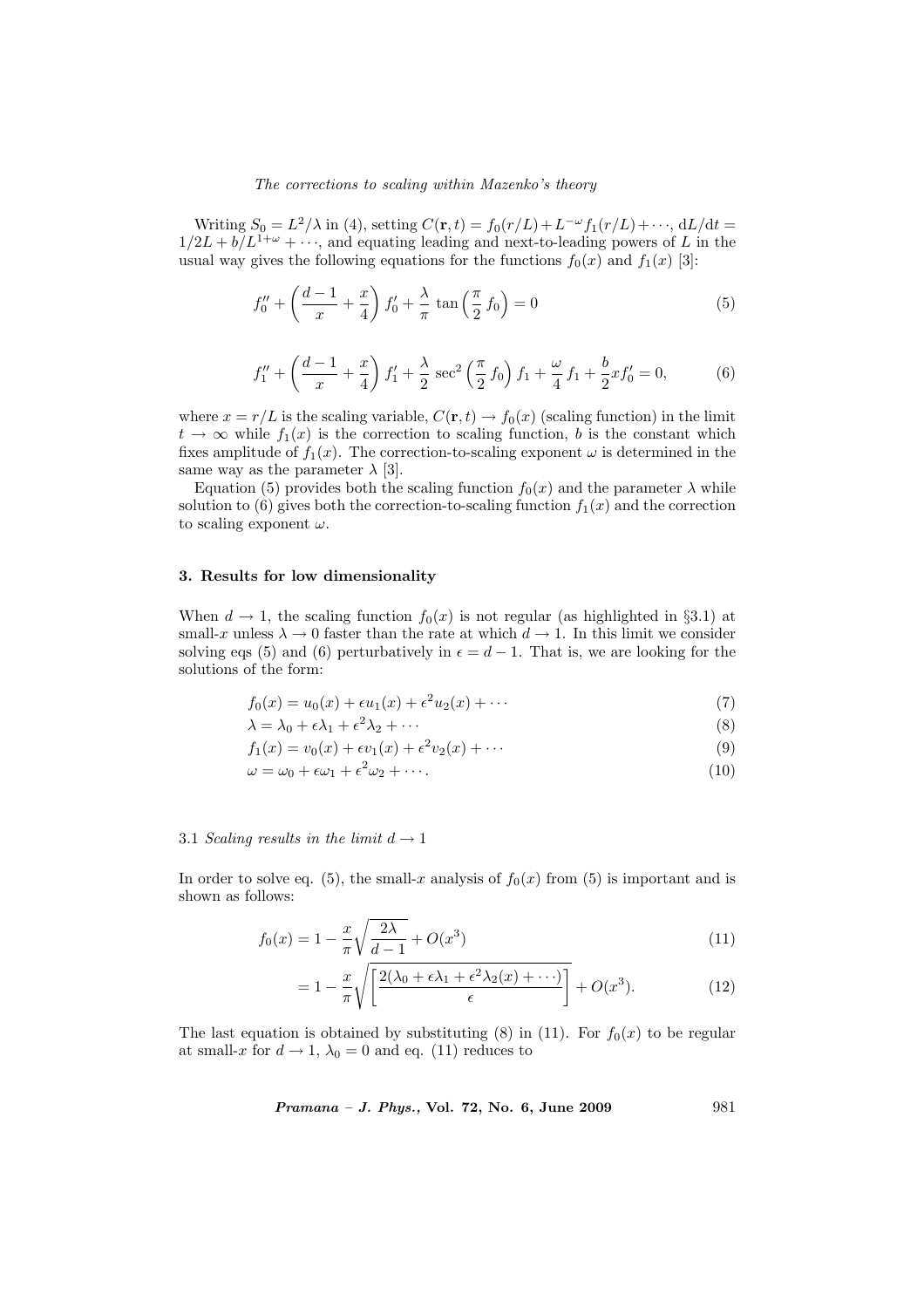$$
f_0(x) = 1 - \frac{x}{\pi} \sqrt{2\lambda_1} - \frac{x}{\pi} \frac{\lambda_2}{\sqrt{2\lambda_1}} \epsilon + O(\epsilon^2).
$$
 (13)

Comparing (7) and (13) the small-x analysis leads to:  $u_0(x) = 1 - \frac{x}{\pi}$  $\sqrt{2\lambda_1}$  and  $u_1(x) = -\frac{x}{\pi} \frac{\lambda_2}{\sqrt{2}}$  $\frac{\lambda_2}{2\lambda_1}$ . Substituting eqs (7) and (8) in (5), and considering the terms of order  $O(1)$  we get

$$
u_0''(x) + \frac{x}{4}u_0'(x) = 0\tag{14}
$$

with solution

$$
u_0(x) = 1 - \text{erf}\left[\frac{x}{2\sqrt{2}}\right] = \text{erfc}\left[\frac{x}{2\sqrt{2}}\right].\tag{15}
$$

The conditions  $u_0(0) = 1$  and  $u'_0(0) = -\frac{1}{\pi}$  $\sqrt{2\lambda_1}$  have been employed in (15) above which also leads to  $\lambda_1 = \pi/4$ . The result for  $u_0(x)$  is similar to 1D Glauber model [3,8,9]. We now consider terms of order  $O(\epsilon)$  following substitution of (7) and (8) in (5) which gives

$$
u_1''(x) + \frac{x}{4}u_1'(x) = R(x),\tag{16}
$$

with  $R(x) = -\frac{u'_0}{x} - \frac{\lambda_1}{\pi} \tan\left(\frac{\pi}{2}u_0\right)$ ¢ .

The above differential equation must be solved with initial conditions  $u_1(0) = 0$ and  $u'_1(0) = -\sqrt{\frac{2}{\pi^3}}\lambda_2$ . The solution for (16) follows:

$$
u_1(x) = -\sqrt{\frac{2}{\pi^3}} \lambda_2 \times \int_0^x \exp\left(-\frac{y^2}{8}\right) dy
$$
  
+ 
$$
\int_0^x \left[\exp\left(-\frac{y^2}{8}\right) \times \int_0^y \exp\left(\frac{z^2}{8}\right) R(z) dz\right] dy.
$$
 (17)

The parameter  $\lambda_2$  is fixed by the condition that as  $x \to \infty$ ,  $u_1(x) \to 0$ . The value for the parameter  $\lambda_2$  is found to be  $\lambda_2 = -0.0934$ . Therefore, we have

$$
\lambda = \frac{\pi}{4}\epsilon - 0.0934\epsilon^2 + \cdots \tag{18}
$$

For  $d = 2$ , the estimate  $\lambda = 0.692$  is very close to the value 0.711 obtained by direct numerical solution [1,3] of eq. (5). The scaling function is given by

$$
f_0(x) = u_0(x) + \epsilon u_1(x),
$$
\n(19)

where  $u_0(x)$  and  $u_1(x)$  are given by eqs (15) and (17) respectively. The scaling functions for  $d = 1$  (exact result) and  $d = 2$  (from eq. (19)) are shown in figure 1.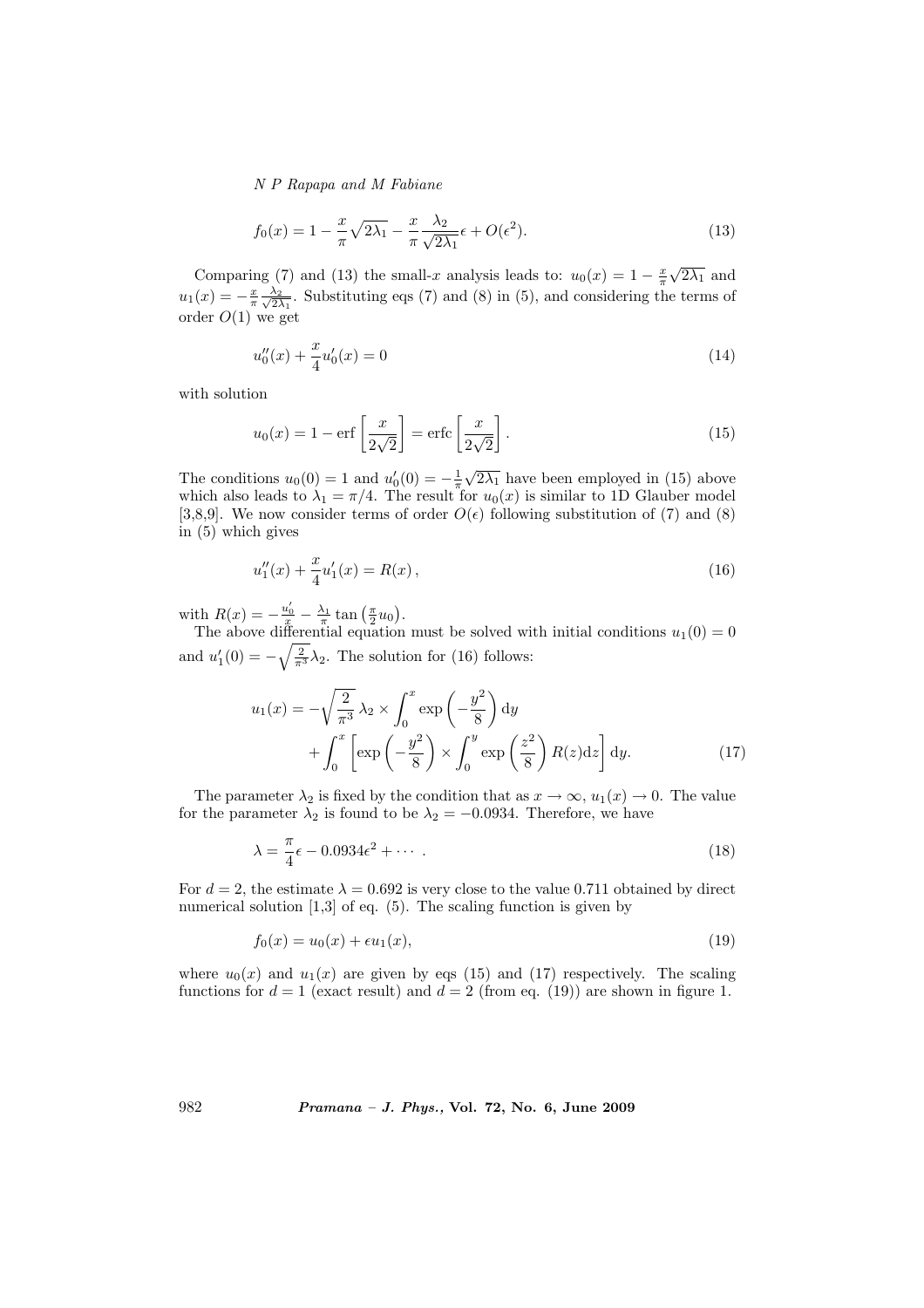The corrections to scaling within Mazenko's theory



**Figure 1.** Scaling function  $f_0(x)$ : curves from left to right are the exact results for  $d = 1$  and  $d = 2$ .

## 3.2 Corrections to scaling results in the limit  $d \rightarrow 1$

The small-x analysis of eq.  $(6)$  gives

$$
f_1(x) = \frac{1}{\pi} \sqrt{\frac{2\lambda}{d-1}} \frac{b}{(8d+4)} x^3 + O(x^5)
$$
 (20)

$$
= \frac{b}{12\pi} \sqrt{2\lambda_1} x^3 + \epsilon \frac{b}{12\pi} \left(\frac{\lambda_2}{\sqrt{2\lambda_1}} - \frac{2}{3} \sqrt{2\lambda_1}\right) x^3 + O(\epsilon^2),\tag{21}
$$

from which it follows that for small- $x$ ,

$$
v_0(x) = \frac{b}{12\sqrt{2\pi}} x^3 + O(x^5)
$$
\n(22)

$$
v_1(x) = \frac{b}{12\sqrt{2\pi}} \left(\frac{2\lambda_2}{\pi} - \frac{2}{3}\right) x^3 + O(x^5).
$$
 (23)

Substituting eqs  $(7)-(10)$  in  $(6)$ , terms of order  $O(1)$  leads to

$$
v_0'' + \frac{x}{4}v_0' + \frac{\omega_0}{4}v_0 + \frac{b}{2}xu_0' = 0,
$$
\n(24)

where  $u_0'(x) = -\frac{1}{\sqrt{2}}$  $\frac{1}{2\pi} \exp(-x^2/8)$ . Writing  $v_0(x) = \exp(-x^2/8)g(x)$  and substituting this in eq. (24) gives

$$
g'' - \frac{x}{4}g' + \frac{(\omega_0 - 1)}{4}g = Bx, \qquad (25)
$$

where  $B = b/\sqrt{8\pi}$ . What are the boundary conditions on  $g(x)$ ? Clearly  $g(0) = 0$ , because  $C(0, t) = 1$  is already implemented by  $u_0(0) = 1$ . Solution to (25) can be expressed in a series form:  $g(x) = \sum_{n=0}^{\infty} g_n x^n$ . However, the conditions  $u_0(0) = 1$ and  $v'_0(0) = 0$  lead to  $g_0 = g_1 = g_2 = 0$  and as a result the series expansion

Pramana – J. Phys., Vol. 72, No. 6, June 2009 983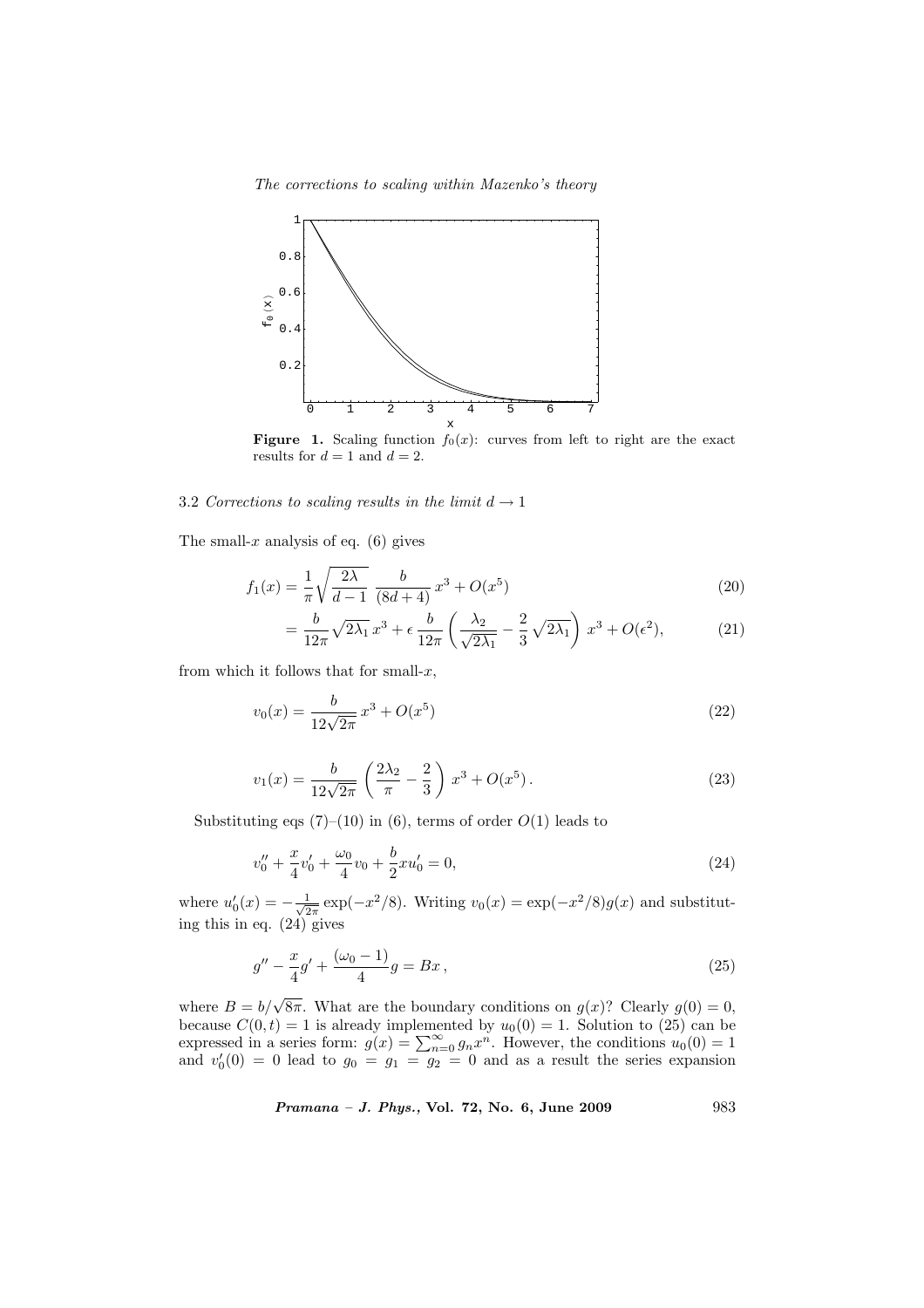for  $g(x)$  starts at  $O(x^3)$ . Inserting the series solution  $g(x) = \sum_{n=3}^{\infty} g_n x^n$  gives  $g_3 = B/6$ , and the recurrence relation  $g_{n+2} = \frac{a(n+1-\omega_0)}{(n+1)(n+2)}g_n$  for the higher-order odd coefficients, all even coefficients vanishing. In order that  $v_0(x)$ decreases faster than a power-law for large- $x$ , as required on physical grounds for initial conditions with only short-range correlations, the series expansion for  $g(x)$ must terminate. This gives the condition  $\omega_0 = n + 1 = 4, 6, 8, \dots$  We conclude that the leading correction-to-scaling exponent for  $d \to 1$  within Mazenko theory is  $\omega_0 = 4$  with corresponding correction-to-scaling function

$$
v_0(x) = \frac{B}{6} x^3 \exp\left(-\frac{x^2}{8}\right) = \frac{b}{12\sqrt{2\pi}} x^3 \exp\left(-\frac{x^2}{8}\right). \tag{26}
$$

The results obtained here for corrections to scaling are similar to the ones we obtained in 1D Glauber model [3]. This shows that Mazenko theory reduces to 1D Glauber model in the limit  $d \rightarrow 1$ .

The  $O(\epsilon)$  terms from eq. (6) on substituting (7)–(10) leads to

$$
v_1'' + \frac{x}{4}v_1' + \frac{\omega_0}{4}v_1 = -\frac{v_0'}{x} - \frac{\lambda_1}{2}\sec^2\left(\frac{\pi}{2}u_0\right)v_0 - \frac{\omega_1}{4}v_0 - \frac{b}{2}xu_1'.
$$
 (27)

Since  $v_0 \propto x^3 \exp(-x^2/8)$ , it is clear that  $v_1 = A_1 x^{\alpha} \exp(-x^2/8)$  and one has to determine  $\alpha$  while  $A_1$  follows from (23). Substituting  $v_1 = A_1 x^{\alpha} \exp(-x^2/8)$ leads to  $\alpha = 3$ , while consideration of the dominant terms for  $x \to \infty$  leads to  $\omega_1 = 1 - 2\lambda_1 = 1 - \pi/2$ . Note here that the observation sec<sup>2</sup>  $(\frac{\pi}{2}u_0) \to 1$  as  $x \to \infty$ has been used. The correction to scaling exponent then follows

$$
\omega = 4 + \epsilon (1 - \pi/2) + \cdots \tag{28}
$$

For  $d = 2$ , the above gives  $w = 3.429$ , which is very close to the value 3.884 obtained through direct numerical solution of Mazenko theory in  $d = 2$  [3]. The correction to scaling function  $f_1(x) = v_0(x) + \epsilon v_1(x)$  is given by

$$
f_1(x) = \frac{b}{12\sqrt{2\pi}} \left[ 1 - 0.726\epsilon \right] x^3 \exp\left(-\frac{x^2}{8}\right). \tag{29}
$$

#### 4. Results for high dimension

In order to make analysis of eq. (4) in the limit  $d \to \infty$ , we make the following change of variables:  $\gamma(r,t) = \sin(\frac{\pi}{2}C(r,t))$  and apply  $S_0 = L^2/\lambda$  as before. Then eq. (4) becomes

$$
\frac{1}{2}\frac{\partial\gamma}{\partial t} = \frac{\mathrm{d}^2\gamma}{\mathrm{d}r^2} + \gamma\frac{(\mathrm{d}\gamma/\mathrm{d}r)^2}{(1-\gamma^2)} + \frac{d-1}{r}\frac{\mathrm{d}\gamma}{\mathrm{d}r} + \frac{\lambda}{2L^2}\gamma.
$$
 (30)

Setting  $\gamma(r,t) = \gamma_0(r/L) + L^{-\omega}\gamma_1(r/L) + \cdots$ ,  $dL/dt = 1/2L + b/L^{1+\omega} + \cdots$ , and equating leading and next-to-leading powers of  $L$  in the usual way gives the following equations for the scaling function  $\gamma_0(x)$  and correction-to-scaling function  $\gamma_1(x)$ :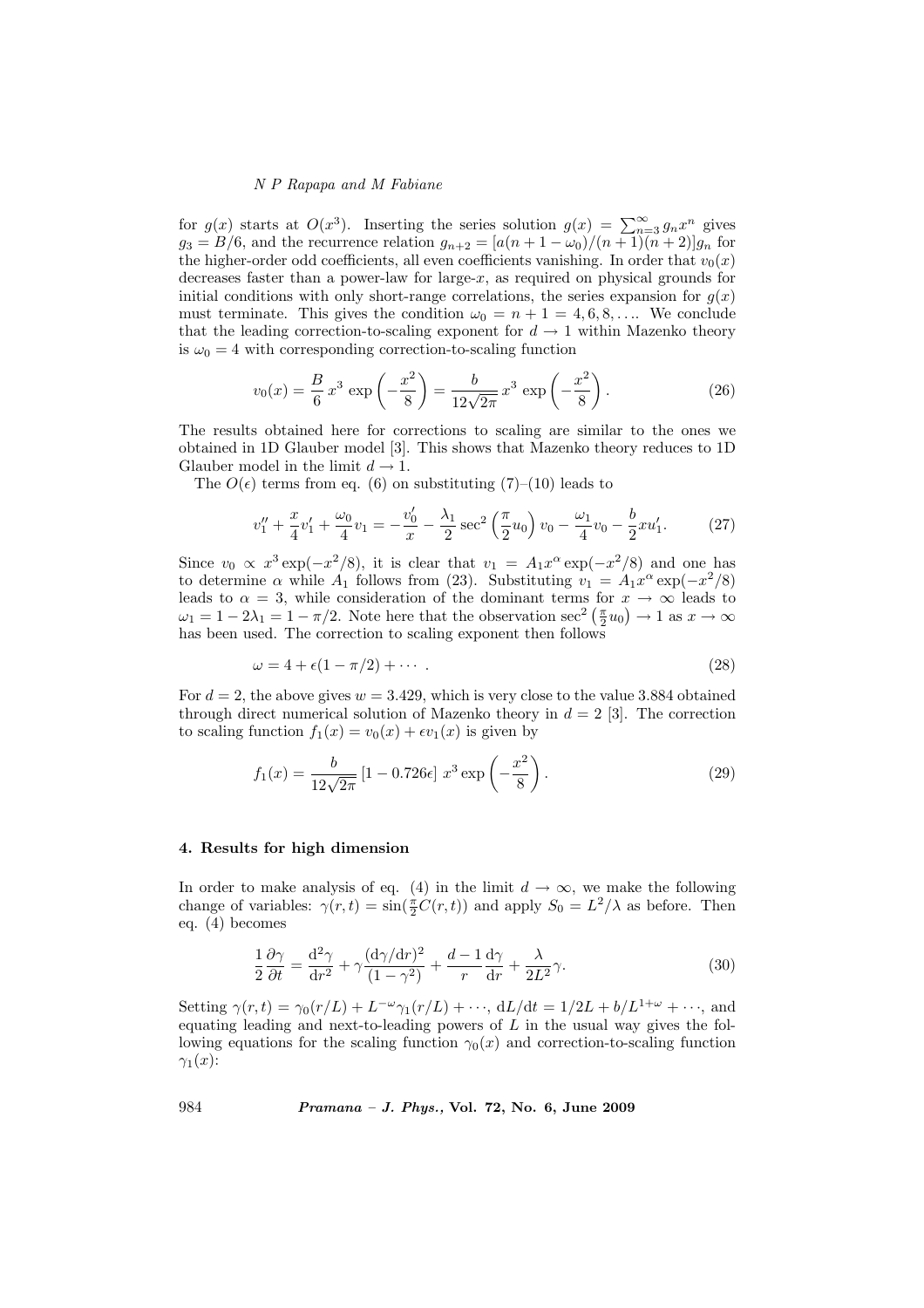The corrections to scaling within Mazenko's theory

$$
\gamma_0'' + \frac{\gamma_0 \gamma_0'}{1 - \gamma_0^2} + \left(\frac{d-1}{x} + \frac{x}{4}\right) \gamma_0' + \frac{\lambda}{2} \gamma_0 = 0 \tag{31}
$$

$$
\gamma_1'' + \frac{2\gamma_0\gamma_1'\gamma_0'^2 + \gamma_0'^2\gamma_1}{1 - \gamma_0^2} + \left(\frac{d-1}{x} + \frac{x}{4}\right)\gamma_1' + \left(\frac{\lambda}{2} + \frac{\omega}{4}\right)\gamma_1 + \frac{bx}{2}\gamma_0' = 0.
$$
 (32)

Since we are interested in the limit  $d \to \infty$ , we shall consider both eqs (31) and (32) perturbatively in  $\tilde{\epsilon} = 1/d$ . We now let

$$
\lambda = \frac{1}{\tilde{\epsilon}\lambda_1 + \tilde{\epsilon}^2\lambda_2 + \dots} = \frac{1}{\tilde{\epsilon}\lambda_1} - \frac{\lambda_2}{\lambda_1^2}\tilde{\epsilon} + \dots
$$
\n(33)

$$
\gamma_0(x) = h_0(x) + \tilde{\epsilon}h_1(x) \cdots \tag{34}
$$

$$
\gamma_1(x) = p_0(x) + \tilde{\epsilon} p_1(x) \cdots \tag{35}
$$

$$
\omega = \omega_0 + \tilde{\epsilon}\omega_1 \cdots. \tag{36}
$$

# 4.1 Scaling results in the limit  $d \to \infty$

We first consider the scaling equation (31) with substitution of eqs (33) and (34) by considering terms  $O(\tilde{\epsilon}^{-1})$  and later terms of order  $O(1)$ . Terms of order  $O(\tilde{\epsilon}^{-1})$ leads to  $\frac{h'_0}{x} + \frac{h_0}{2\lambda_1} = 0$  with solution

$$
h_0(x) = \exp\left[-\frac{x^2}{4\lambda_1}\right].
$$
\n(37)

The condition  $h_0(0) = 1$  has been used. Since for large-x,  $\gamma_0 \approx \exp[-x^2/8]$  then  $\lambda_1 = 2$ . For the terms of order  $O(1)$  we have

$$
\frac{h_1'}{x} + \frac{h_1}{2\lambda_1} + \left[\frac{x^2}{4\lambda_1^2} \left(1 - \frac{\lambda_1}{2}\right) - \frac{\lambda_2}{2\lambda_1} + \frac{x^2 h_0^2}{4\lambda_1^2 (1 - h_0^2)}\right] h_0 = 0.
$$
 (38)

Since  $h_1$  decays to zero for large-x, then  $\lambda_1 = 2$  and  $\lambda_2 = 0$ . The solution to eq. (38) is then given by

$$
h_1(x) = -\frac{h_0}{16} \times \int_0^x \frac{y^3}{\left[\exp\left(\frac{y^2}{4}\right) - 1\right]} dy,\tag{39}
$$

with condition  $h_1(0) = 0$ . The solution to eq. (31) follows

$$
\gamma_0 = \exp\left(-\frac{x^2}{8}\right) \times \left[1 - \frac{1}{16d} \times \int_0^x \frac{y^3}{\left[\exp\left(\frac{y^2}{4}\right) - 1\right]} dy\right]
$$
(40)

with

Pramana – J. Phys., Vol. 72, No. 6, June 2009 985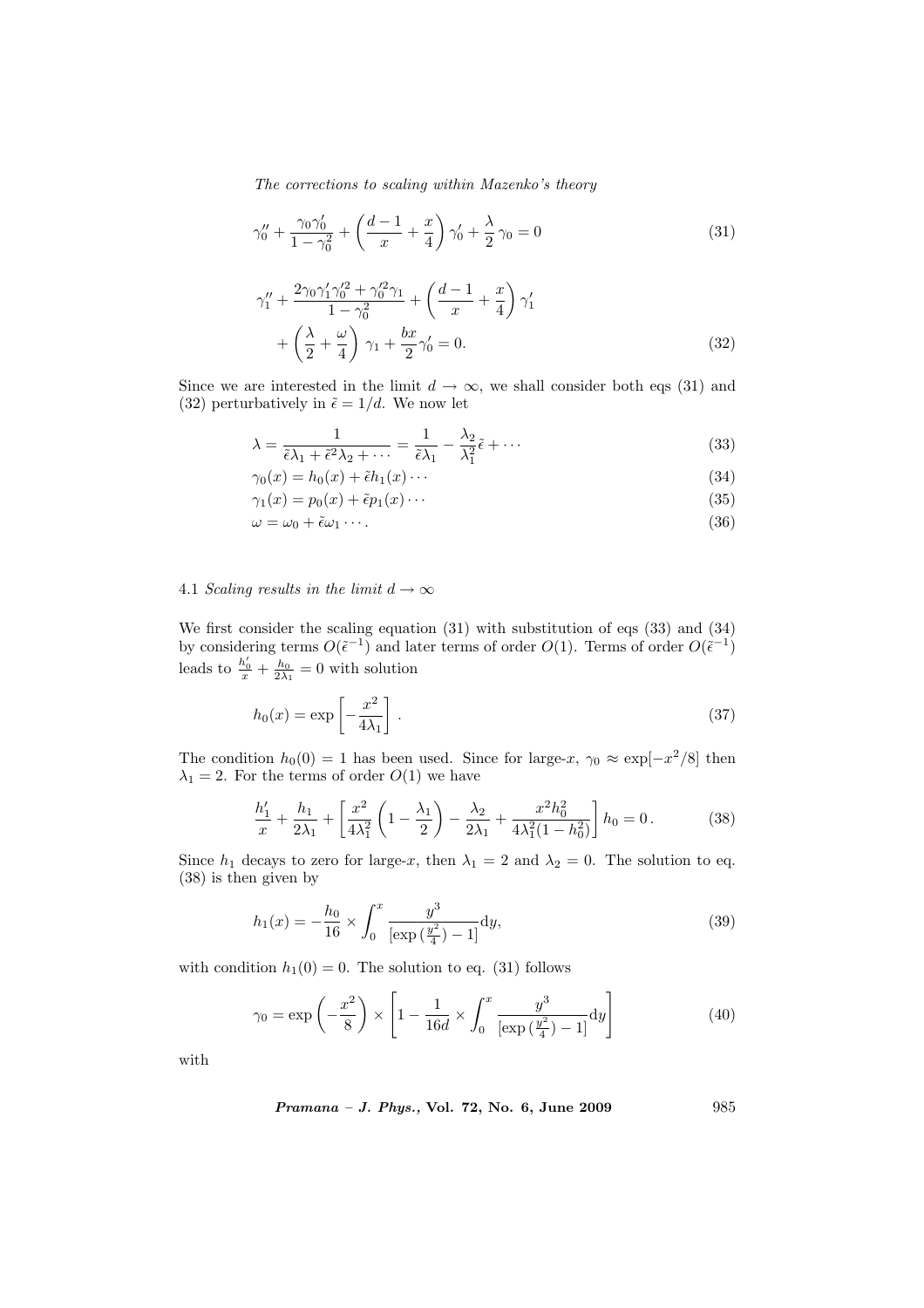N P Rapapa and M Fabiane



**Figure 2.** Scaling function  $f_0(x)$ : curves from left to right are the results for  $d=3$  and the exact results for  $d=\infty$ 

$$
\lambda = \frac{d}{2} \left[ 1 + 0 \left( \frac{1}{d^2} \right) \right]. \tag{41}
$$

The scaling function  $f_0(x)$  is then given by

$$
f_0(x) = \frac{2}{\pi} \sin^{-1}(\gamma_0(x)).
$$
 (42)

For  $d = \infty$  we recover the OJK result [6]. This is in agreement with earlier conclusions that coarsening dynamics reduces to OJK result in the limit of  $d \to \infty$ [5,10,11]. The scaling functions for  $d = \infty$  (exact result) and  $d = 3$  (from (42)) are shown in figure 2.

# 4.2 Correction to scaling results in the limit  $d \to \infty$

The next step is to consider corrections to scaling with the help of eq. (32) with substitution of eqs (33)–(36). Terms of order  $O(\tilde{\epsilon}^{-1})$  leads to  $\frac{p'_0}{x} + \frac{p_0}{2\lambda_1} = 0$  with a solution  $p_0(x) = 0$  (the condition  $p_0(0) = 0$ ) has been used. We now consider the next terms of order  $O(1)$  which leads to

$$
\frac{p_1'}{x} + \frac{p_1}{2\lambda_1} + \frac{b}{2}xh_0' = 0.
$$
\n(43)

Setting  $p_1 = qh_0$  and substituting it in (43) gives  $q = bx^4/16\lambda_1$ . Hence the solution to (43) is given by

$$
p_1(x) = \frac{bx^4}{16\lambda_1} \exp\left[-\frac{x^2}{4\lambda_1}\right] = \frac{bx^4}{32} \exp\left[-\frac{x^2}{8}\right].
$$
 (44)

The next step is to consider terms of order  $O(\tilde{\epsilon})$  which gives the following equation:

$$
p_2' + \frac{xp_2}{4} = M(x),\tag{45}
$$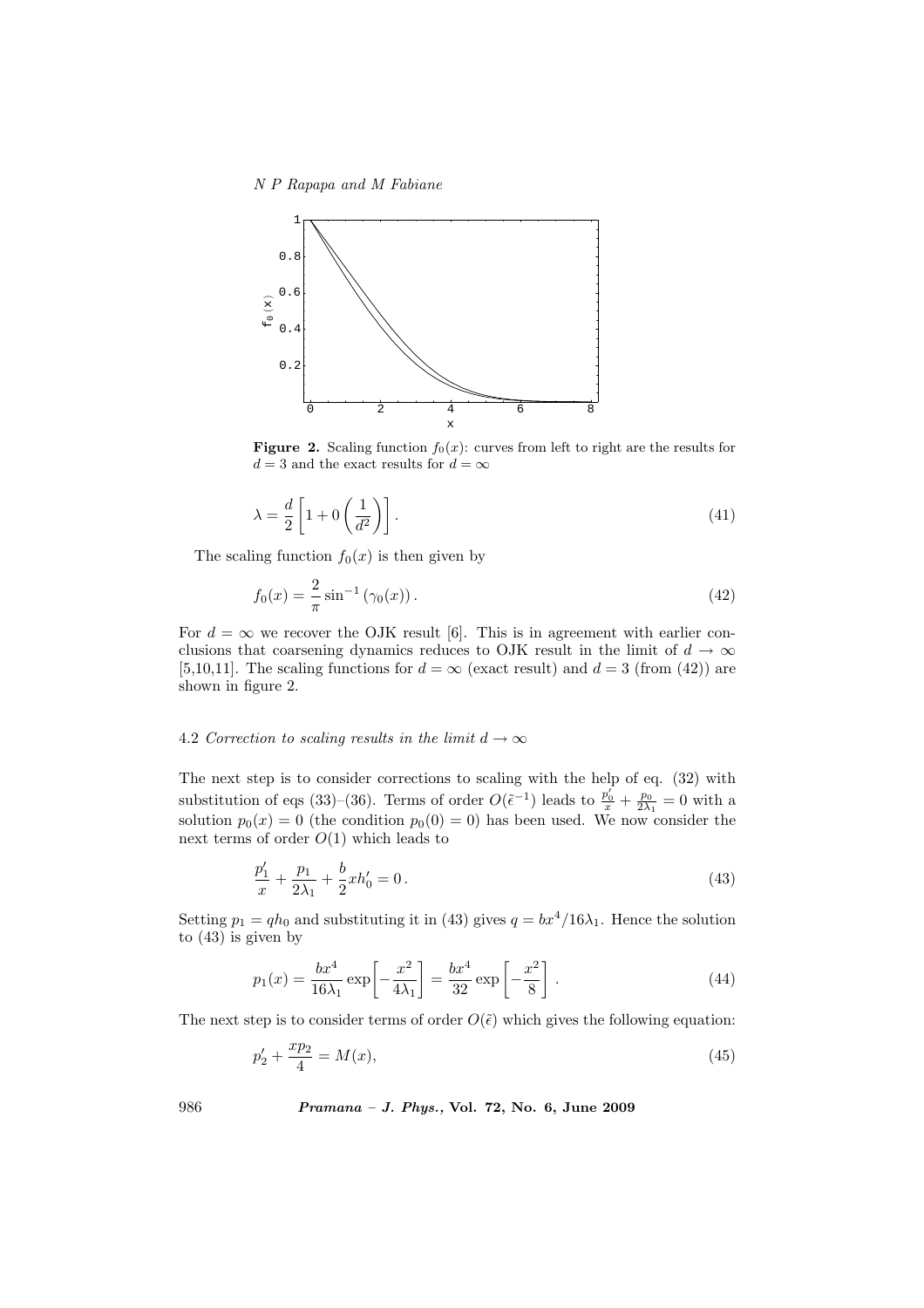The corrections to scaling within Mazenko's theory



**Figure 3.** The correction to scaling function  $f_1(x)$  for  $d = 3$ .

where

$$
M(x) = -xp_1'' - \left(\frac{x^2}{4} - 1\right)p_1' - \frac{\omega_0}{4}xp_1 - \frac{bx}{2}h_1' - \frac{2xh_0'^2h_0p_1}{1 - h_0^2}.
$$
 (46)

In order to extract the value of  $\omega_0$  we consider the large-x analysis of (45). In this limit the above equation reduces to (as the last two terms in (45) are subdominant)

$$
p_2' + \frac{xp_2}{4} = -xp_1'' - \left(\frac{x^2}{4} - 1\right)p_1' - \frac{\omega_0}{4}xp_1,\tag{47}
$$

whose solution is (with condition  $p_2(0) = 0$ )

$$
p_2(x) = \exp\left(-\frac{x^2}{8}\right) \int_0^x \exp(y^2/8) \times \left[ -yp_1''(y) - \left(\frac{y^2}{4} - 1\right)p_1'(y) - \frac{\omega_0}{4}yp_1(y) \right] dy.
$$
 (48)

The value of  $\omega_0$  is found from the above equation with a physical condition that  $p_2(x)$  decays to 0 faster than any other possible  $p_2(x)$  with another value of  $\omega_0$ . The value  $\omega_0 = 4$  satisfies this requirement. The solution to (45) follows:

$$
p_2(x) = \exp\left(-\frac{x^2}{8}\right) \int_0^x \exp\left(y^2/8\right) M(y) \, dy,\tag{49}
$$

with  $\omega_0 = 4$ . The correction to scaling function  $f_1(x)$  in the limit  $d \to \infty$  is

$$
f_1(x) = \frac{2}{\pi\sqrt{1-\gamma_0^2}} \times \left[\tilde{\epsilon}p_1(x) + \tilde{\epsilon}^2p_2(x)\right].\tag{50}
$$

The correction to scaling function  $f_1(x)$  is shown in figure 3 for  $d = 3$  using eq. (50). The results for  $f_1(x)$  and  $\omega_0$  reproduce the corrections to scaling results for OJK [3]. This reinstate the conclusions drawn earlier that OJK is recovered from coarsening dynamical models in the limit of large-d [5,10,11]. In order to find  $\omega_1$ one has to consider terms beyond  $O(\tilde{\epsilon}^2)$  and the equations become intractable as the number of parameters to be fixed increases and as a result it is not possible to find  $\omega_1$  in the large-d limit within the current study.